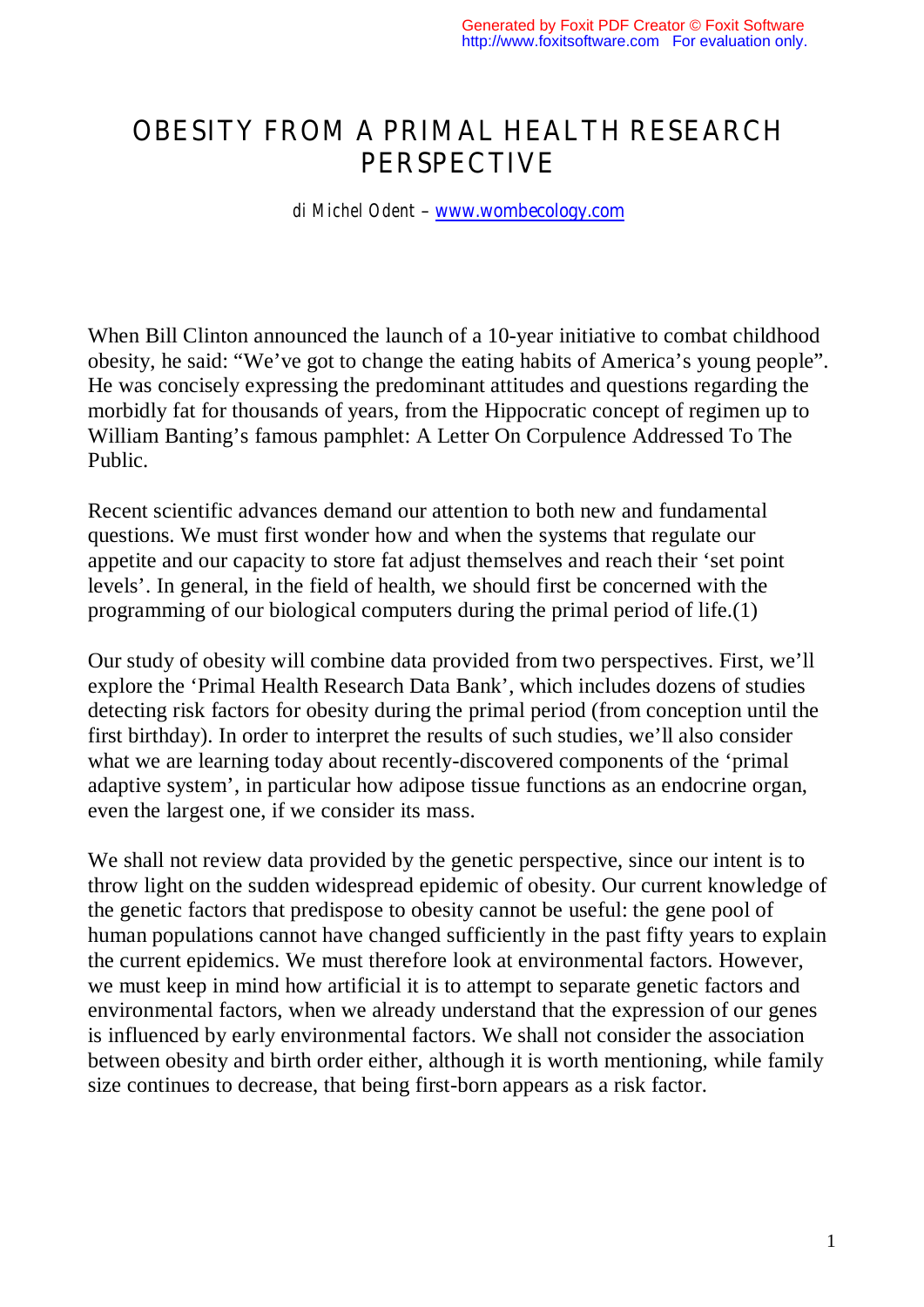Lessons from the Primal Health Research Data Bank

One of the oldest and most valuable studies in our database was precisely about risk factors for obesity. It was published as early as 1976 in an authoritative medical journal.(2) From October 1944 to May 1945 an acute famine affected the western Netherlands. The authors combined information about prenatal and early postnatal status at the time of the famine with weight and height at the age of 19 on examination of 300,000 men for military service. The main conclusion was that deprivation during the first half of pregnancy was related to significantly higher obesity rates at age 19, while deprivation during the last trimester of pregnancy and the first months after birth, was associated with lower obesity rates.

This historical study opened the way to further research about the long-term effects of being in the womb during the Dutch famine. In one of these studies, published in 1999, the authors measured the body size of 741 people born at term between November 1943 and February 1947 in Amsterdam. They compared people exposed to famine in late, mid, or early gestation with those born before, or conceived after, the famine period. It appeared in particular that maternal malnutrition during early gestation was associated with higher Body Mass Index and waist circumference in 50 year-old women but not in men. Another study (published in 1998) looked at the glucose tolerance of adults who had been exposed either to the famine during fetal life, or who were born in the same area the year before the famine, or who had been conceived after the famine. Glucose tolerance – which is closely related to the tendency to obesity – was significantly decreased among adults who spent their intrauterine life during the period of starvation. The siege of Leningrad also exposed the entire population of a well-defined area to a severe famine. Among those exposed to malnutrition the influence of obesity on blood pressure was stronger.

Today the keyword 'obesity' (and the related keywords 'insulin resistance' and 'diabetes type 2') leads to about 25 entries in our data bank (www.birthworks.org/primalhealth). From an overview of all these studies we can easily draw the conclusion that the risks of being obese in childhood and adulthood are to a great extent already determined before the end of the 'primal period'. Many studies researched the risks for these diseases in relation to birth weight and confirmed the results of the Dutch studies. Smoking in pregnancy was always found to be a risk factor, as were the long-term effects of drugs given to pregnant women. For example, it appears from one study that betamethasone (a glucocorticosteroid) given to a pregnant woman in order to prevent a respiratory distress of her newborn baby might result in insulin resistance of that child 30 years later.

There have been many studies evaluating the prevalence of obesity in childhood, adolescence and adulthood in relation to infant feeding. In general, it seems that breastfeeding has a protective effect. However, the associations between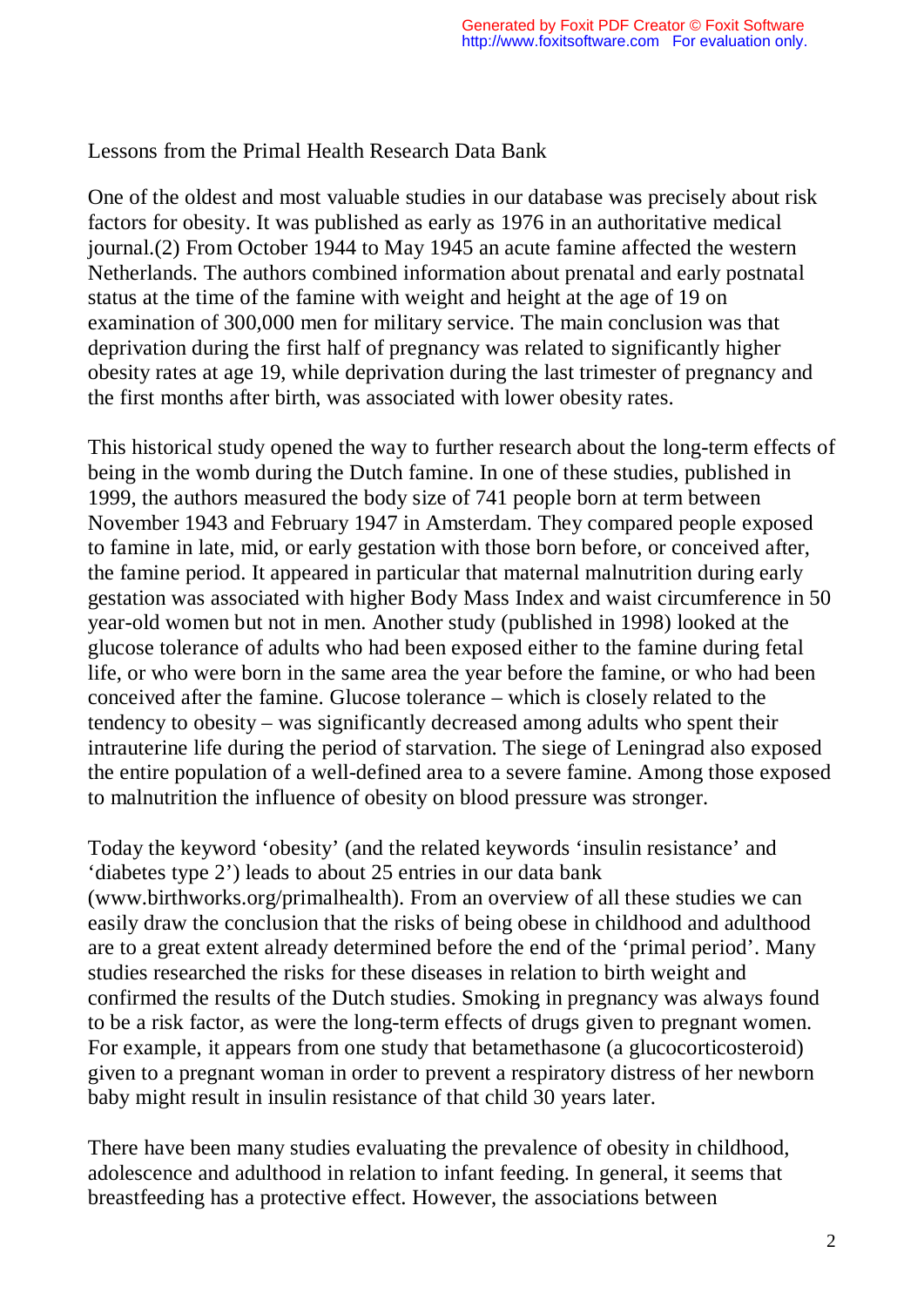breastfeeding, its duration, and the risks of being overweight in childhood, adolescence and adulthood have not been confirmed by large authoritative studies extending to adulthood such as the 1958 British birth cohort. It appears from several of these studies that the weight of the mother is a stronger predictor of obesity than the mode of infant feeding: a big mother will tend to produce a big baby. Such data suggest that the metabolic profile of a pregnant woman has more long-term influence than the kind of food consumed by a baby.

Interestingly, from studies that focus in particular on the first week following birth, we can conclude that the period between birth and age 8 days is a critical window for nutritional programming. One study looked at the weight gain during this critical period of adults aged 20 and 32 who had been bottle-fed. Another one examined the first week of extra uterine life of children of diabetic mothers.

From this 2005 overview of the Primal Health Data Bank we can conclude that the risks of being obese are to a great extent determined by pre- and perinatal environmental factors.

When fat cells became endocrine glands.

Until recently adipose tissue was considered an inert energy store. The turning point occurred in 1994 when leptin (from the Greek word leptos, which means 'thin') was identified as a hormone released by fat cells (adipocytes), the absence of which resulted in morbid obesity in the ob/ob mouse.(3) Today leptin may be regarded as one of the many 'adipokines'—hormones that signals changes in fatty tissue and energy status to control fuel usage. (This new framework includes adiponactin, resistin, plasminogen activator inhibitor-1, tumor necrosis factor-alpha, visfatin, retinal binding protein 4). The relative roles of all these hormones in modifying appetite and insulin resistance are the subjects of intense research. While leptin is also secreted by the placenta, the mammary gland, and the stomach, adiponectin seems to be exclusively secreted by adipose tissue into the bloodstream; its levels are inversely correlated with body mass index. The word resistin was chosen because of the observed insulin resistance after injections of this hormone. Visfatin mimics the effects of insulin.

Hormones released by the fat cells are not the only signals that communicate the state of energy balance in the body to the brain. The recently -discovered gastric hormone ghrelin increases hunger through its action on hypothalamic centers. Blood ghrelin concentration increases during fasting. Humans injected with ghrelin report sensations of intense hunger. A gastric bypass operation tends to reduce the levels of this hunger-inducing hormone.

In the current scientific context we are achieving a radically new vision of energy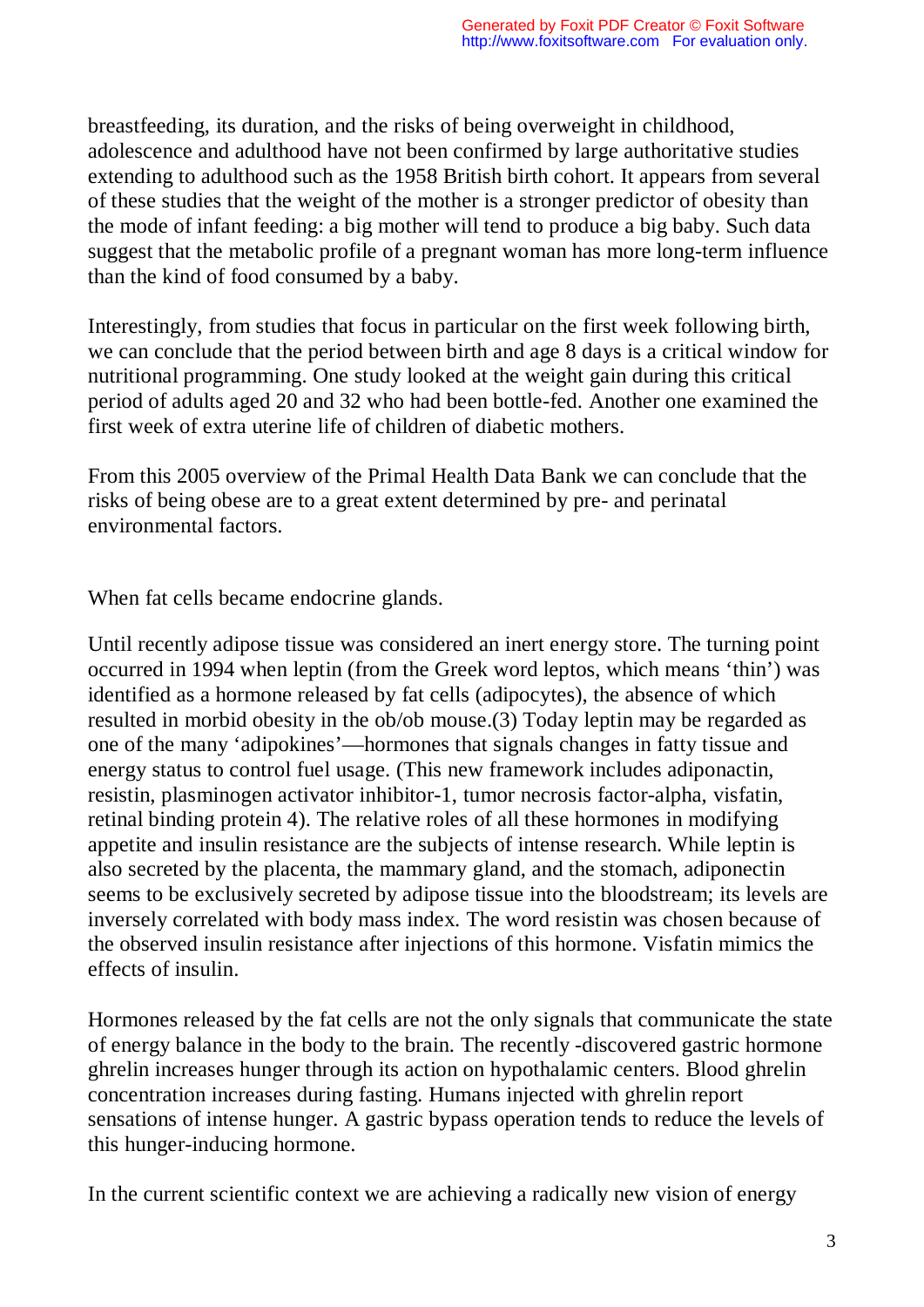homoeostasis. We used to visualize the brain as being in control of the body. Today, we have to visualize the continuous exchanges of signals between peripheral parts of the body (fat cells, stomach) and the brain centers. The concept of a 'primal adaptive system' is ever more useful when referring to the basic adaptive systems involved in what we commonly call health. Originally, I suggested this term to avoid the artificial separations between the nervous, immune, and endocrine systems. Today, as we are learning that fat cells, the heart and the digestive tract are all endocrine glands, the network we call the 'primal adaptive system' appears larger and much more complex than we could have imagined twenty years ago. Our study of obesity is an opportunity to formulate fundamental questions about when and how our basic adaptive systems develop, adjust and regulate themselves.

It is probable that the recently discovered components of the primal adaptive system also reach their set point levels during critical phases of the primal period. This is suggested by animal experiments which have detected a neonatal leptin surge following intrauterine undernutrition that caused obesity in adulthood.(4) Among humans it has been demonstrated that breastfed babies have higher leptin values than bottle-fed babies in the first four months of life.(5) Furthermore, breast milk of mothers of small-for-gestational, large-for-gestational, and appropriate-forgestational babies has different amounts of leptin, especially during the first month of postpartum life. More rapid growth and significantly- reduced leptin levels are seen in the small-for-gestational age group during the first postnatal 15 days, compared with the others.(6) Although the details are complex, the point is that important activity occurs during the critical perinatal period.

## Obesity and schizophrenia

There are many other fruitful ways to explore the 'Primal Health Research Data Bank'. One is to observe diseases that share the same risk factors in the primal period. Where obesity is concerned, this suggests possible links with schizophrenia (visit www.birthworks.org/primalhealth and type the key word 'schizophrenia'). It is now well established that those who spent their prenatal life during the Dutch Hunger Winter were also at increased risks of developing schizophrenia later in life. This has been confirmed recently by an evaluation of the rates of onset of adult schizophrenia following prenatal exposure to the Chinese famine of 1959-1962, which involved a population of 62 million in the Wuhu region of the Anhui province. It is noteworthy that the well-known correlation between obesity and schizophrenia predates the availability of modern antipsychotic drugs.(7) It is also notable that the prevalence of glucose intolerance and diabetes type 2 is high among schizophrenic cohorts.(8) Today obesity, diabetes type 2, and schizophrenia may be interpreted as the longterm consequences of developmental defects during the pre- and perinatal periods of development. We must also consider that certain brain structures (such as the hippocampus) and the pancreas share the same basic nutritional needs during their critical periods of development, for example zinc. It is still premature to claim that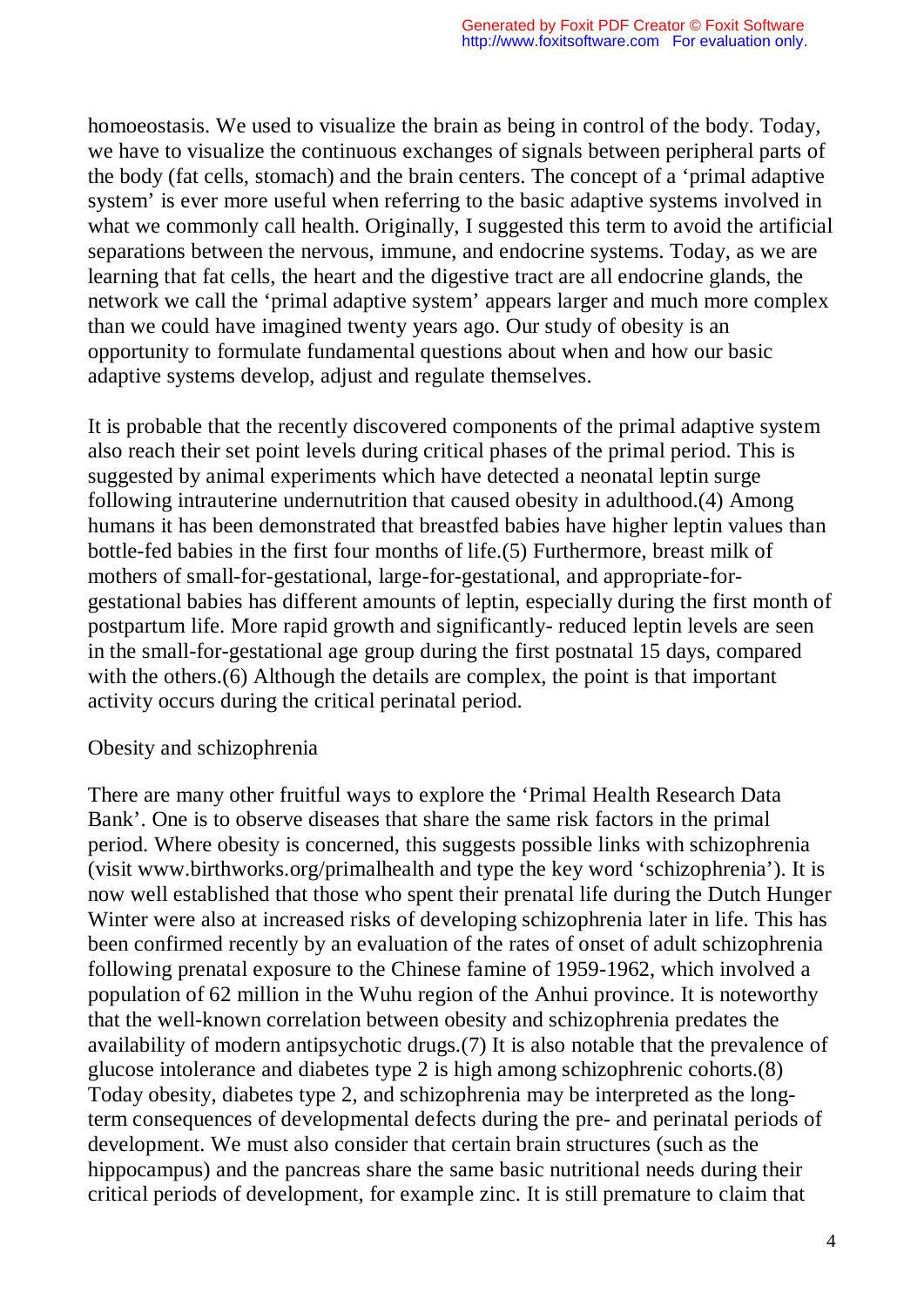obesity, different expressions of insulin resistance, and schizophrenia are different aspects of the same disease expressed in a great variety of dominant symptoms, according to individual genetic predispositions. But it is now time to claim that the concepts of 'Primal Adaptive System' and 'Primal Health Research' are dissolving the conventional barriers between scientific and medical disciplines.

## Further research

The primal health research perspective suggests the sort of research that can help explain the worldwide epidemic of obesity (and diabetes type 2). We must compare the diet of modern mothers-to-be with the diet of previous generations, whatever the geographical context. For example soft drinks and trans-fatty acids are particularities of modern diet. We must also look at how modern management of the perinatal period deviates from the physiological model. Today, among the unprecedented ways to interfere with the physiological processes, the most common ones are the widespread practice of labour induction, the increased rates of non-labour (elective) caesarean, and the association of epidural anaesthesia with synthetic oxytocin infusion. Bill Clinton has a lot on his plate if, in his mind, 'young people' include first and foremost—mothers-to-be.

Michel Odent

References:

We mention the references that preceded the recent development of Primal Health Research, and those that cannot be found in the Primal Health Research Data Bank.

1 – Odent M. Primal Health. Century-Hutchinson. London 1986 (2nd edition. Clairview 2002)

2 - Ravelli GP, Stein ZA, Susser MW. Obesity in young men after famine exposure in utero and early infancy. N Engl J Med. 1976 Aug 12;295(7):349-53

3 – Zhang Y, Proenca R, Maffei M, et al. Positional cloning of the mouse obese gene and its human homologue. Nature 1994; 372:425-32

4 – Yura S, Itoh H, Sagawa N, et al. Role of premature leptin surge in obesity resulting from intrauterine undernutrition. Cell metabolism 2005; 1(6):371-78 5 – Savino F, Nanni GE, Maccario S, et al. Breast- infants have higher leptin values than formula-fed infants in the first month of life. J Pediatr Endocrinol Metab 2004; 17(11):1527-32

6 - Dundar NO, Anal O, Dundar B, et al. Longitudinal investigation of the relationship between breast milk leptin levels and growth in breast-fed infants. J Pediatr Endocrinol Metab. 2005 Feb;18(2):181-7

7 - Allison DB, Fontaine KR, Heo M, et al. The distribution of body mass index